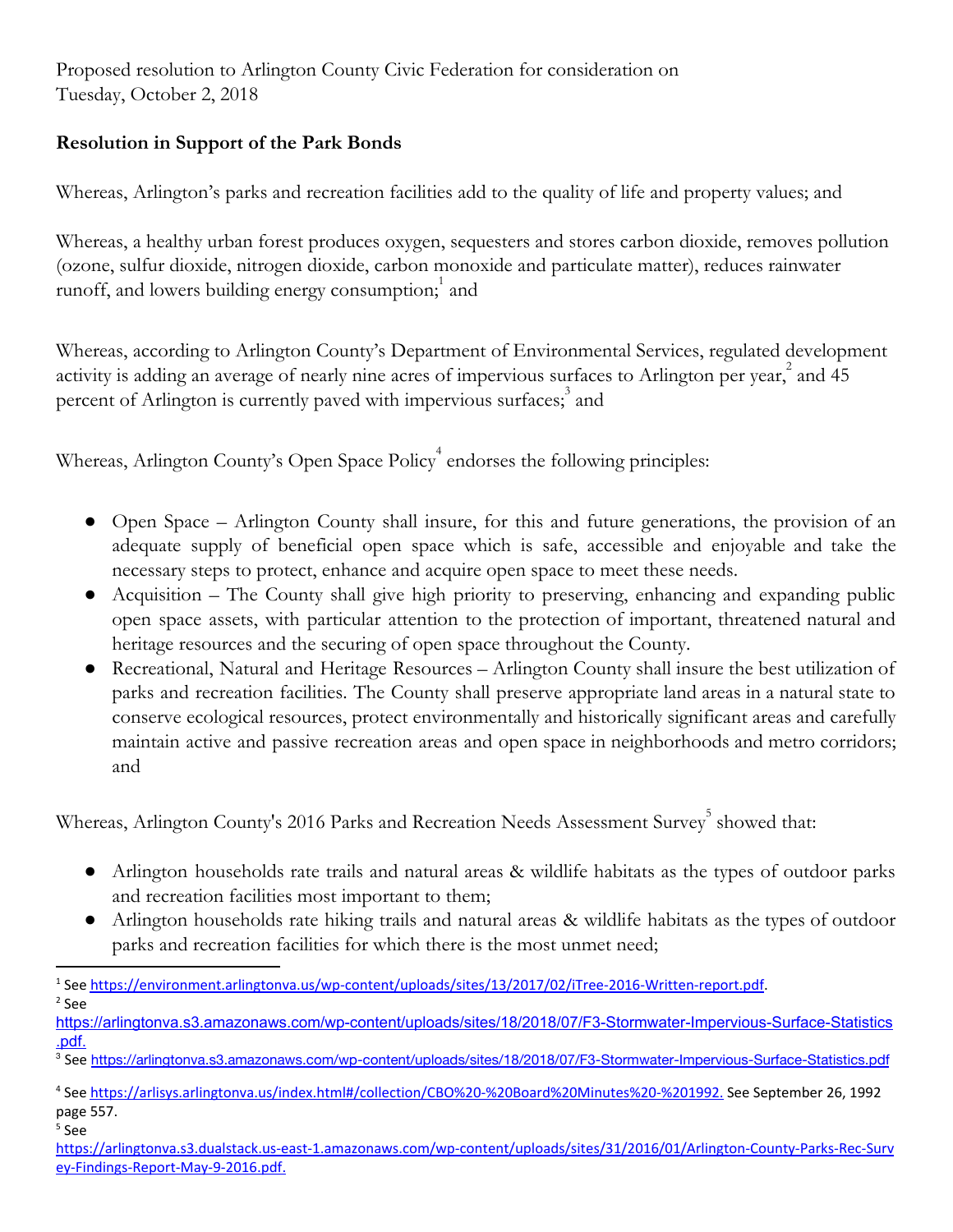- The outdoor facilities that are rated as the highest priorities for investment are:
	- 1. Hiking Trails
	- 2. Natural Areas and Wildlife Habitats
	- 3. Paved, Multi-Use Trails

Whereas, the Arlington County Park and Recreation Commission June 19, 2018 letter to the County Board, "PRC Comments on Proposed FY 2019-2028 CIP" calls for "more of a balance between casual space and programmed space uses" (letter attached);

Whereas, the November 2018 ballot has a question asking if Arlington County shall issue \$30,330,000 in bonds to finance the cost of various capital projects for local parks & recreation,

Therefore,

Be it resolved that the Arlington County Civic Federation

Supports the parks and recreation bond issue and encourages all voters to vote yes; at the same time that it urges the Arlington County Board to:

- 1. implement a park land acquisition policy and use park bond revenues to achieve park land acquisition of at least three acres per year on average over the next ten years; and
- 2. use parks and recreation bond financing only for capital improvements with a useful lifetime longer than the bonds' maturity period; and
- 3. not use money raised from the sale of parks and recreation bonds to fund the destruction of mature trees or the replacement of natural areas with impervious surfaces.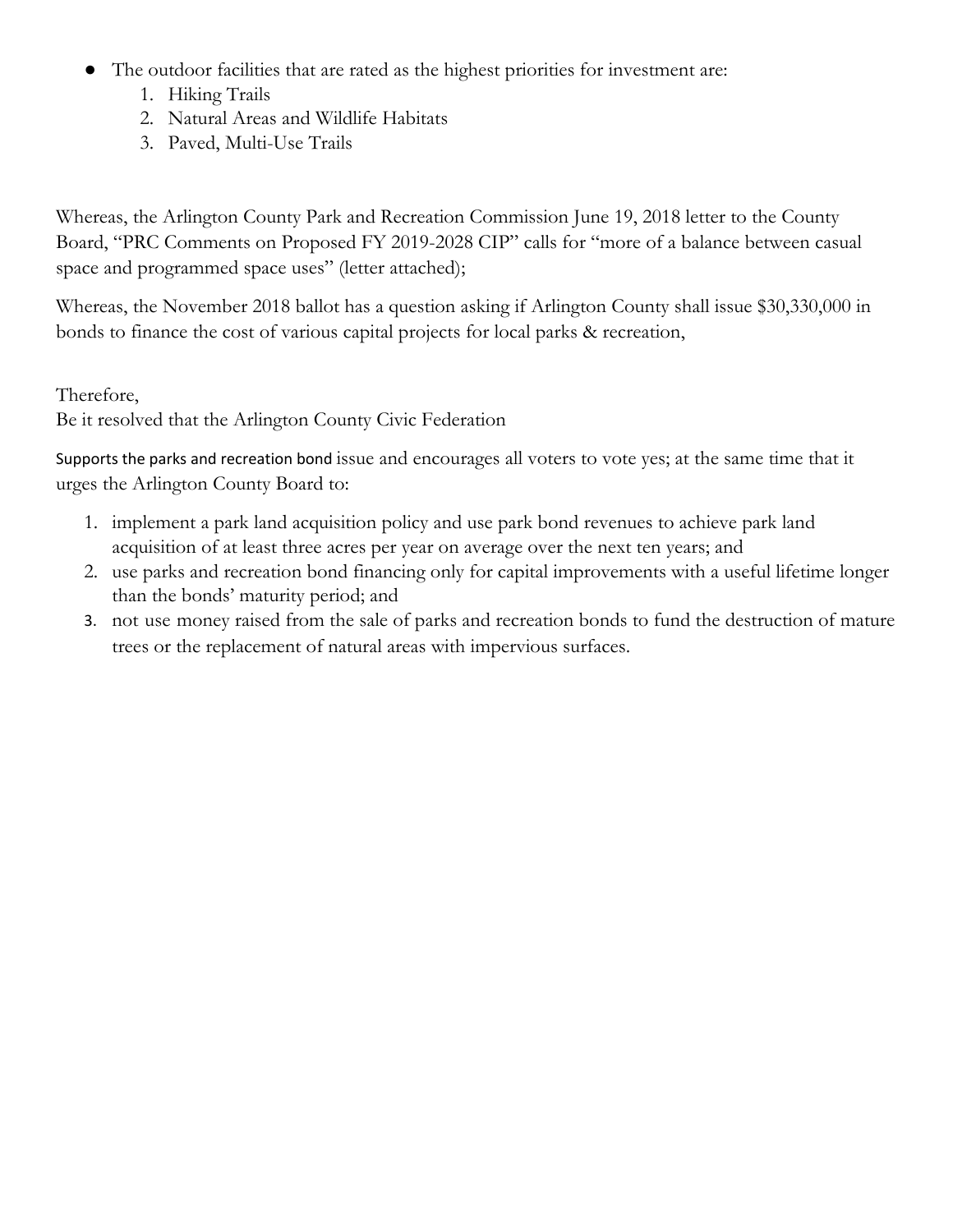

ARLINGTON COUNTY PARK AND RECREATION COMMISSION 2100 Clarendon Boulevard, Suite 414 Arlington, Virginia 22201



June 19, 2018

Honorable Katie Cristol Chair, Arlington County Board 2100 Clarendon Blvd., Suite 300 Arlington, VA 22201

RE: PRC Comments on Proposed FY 2019-2028 CIP

Dear Chair Cristol:

The Park and Recreation Commission would like to provide some comments on the proposed CIP for FY 2019-2028.

First, we would like to compliment the Board and staff for the many accomplishments that have been achieved over the last couple of years in terms of park and facility improvements. We also understand and generally support the proposed funding for projects, previously approved by the County Board. We support the Manager's commitment to Going forward the commission believes that in allocating our resources we need to strike more of a balance between casual space and programmed space uses. The discussion on Park Planning below, alludes to this.

Land Acquisition. The commission is extremely disappointed with the lack of commitment by the county manager's CIP proposal for park land acquisition funds, not only for this year's bond cycle, but for the next ten years. This decision represents a retrenchment on established county policy to provide funds for strategic and opportunistic park land acquisition. As the county grows in population the need for open space opportunities, both for casual use and recreation purposes, and for natural resource preservation, continues to grow.

This move to zero out land acquisition funds is unfortunately in line with an up and down history of the county's commitment to open space, whether by shrinking the park acquisition budget or by applying bond-authorized funds for non-park uses.

We fully understand the resource challenges and funding limits that the County faces over the next few years. We also acknowledge that the Board has been supportive of funding of acquisitions when opportunities arise (e.g. WETA site). But we believe that a proposal in line with what the current POPS process is proposing of acquiring 30 acres of land over the next 10 years must be supported with a realistic funding commitment on the part of the county to reach that goal. In the least, proposing some dollar commitment for park land acquisitions in the CIP out-years would establish a place holder that corresponds with the anticipated growth in population and the needs expressed by resident surveys and organizations.

Synthetic Turf. The Commission makes note of the continuing large expenditures proposed for establishment and replacement of synthetic turf fields. We appreciate the benefits of synthetic turf in effectively expanding the open space available for sports and recreation uses. We also understand the requirements of field replacement for current